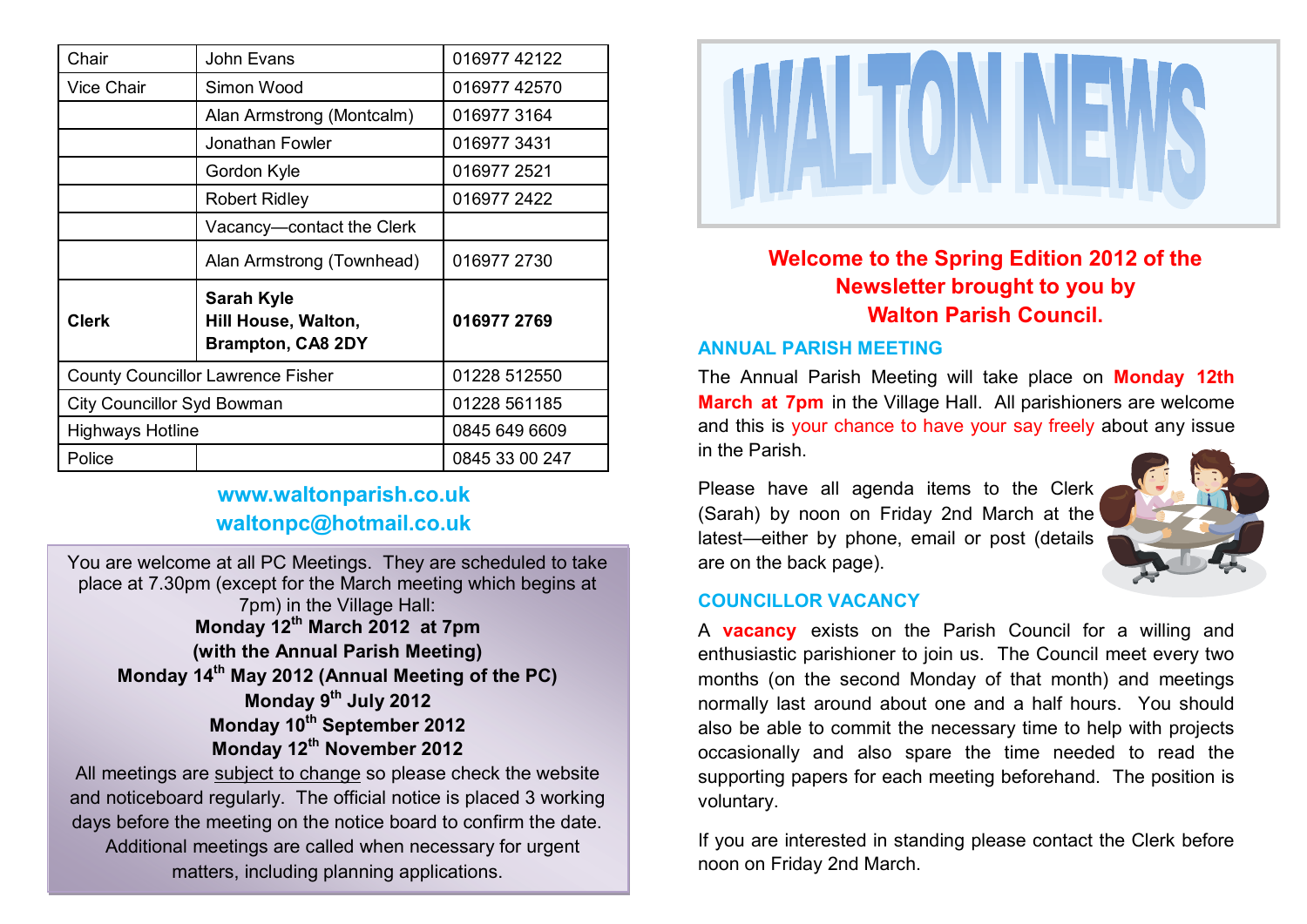## **ENERGY COURSE**

Are you finding it difficult to deal with high energy bills? ACTion with Communities are offering free "Energy Best Deal" workshops to help you learn more about:

- Finding the cheapest fuel supplier
- Comparing prices
- Choosing the best deal
- How to switch supplier
- Getting help with energy bills
- Energy efficiency ideas for your home
- Further local and national support available

The workshop is free of charge, will last up to an hour and a half and would be delivered in the Village Hall if we have sufficient interest. If you are interested in us arranging a course please contact Jonathan on either 3431 or email him at jonathan.fowler1@btinternet.com

## **VILLAGE HALL**

The Village Hall Management Committee are in talks with four different businesses who would like to run a **tea room** in the Village Hall. There are a number of constraints that are being considered but they are working very hard to try and have some facilities in place for the Easter influx of walkers. Any tea room that is established would be of obvious benefit to all locals too and we hope you will support the Management Committee in this exciting project.

## **LEES HILL SCHOOL EVENTS**

Lees Hill are holding a **Spring Fling Ceilidh** on Friday 23rd March from 6pm—9.30pm with an American Supper and their annual **Clay Pigeon Shoot** will take place on Saturday 19th May at Hillfield. Further information is available by telephoning Fiona on 41354.

## **CAR PARK**

As mentioned in the last newsletter the Parish Council have been asked to consider the building of a car park within the Village. This brings about a number of questions:

- Do we need a car park?
- ◆ Do we want a car park?
- $\bullet$  Is there a car parking problem?
- ◆ Where should a car park go?
- $\leftrightarrow$  How should we pay for it?
- If we don't build a car park what alternatives should we consider?



It is very important the Parish Council gets to hear as many views as possible on this and **WE NEED YOUR OPINION.** We will be discussing the topic at the Annual Parish Meeting on 12 March so please do come along. If you are unable to attend and wish to share your opinion please either ring the Clerk or any Councillor or send us an email at waltonpc@hotmail.co.uk or you can write too—details are on the back page.

## **NEWSLETTER**

The cost of producing this newsletter has risen considerably due to the withdrawal of free printing



facilities. We are looking at reducing our costs as much as possible so if you are able to receive an **emailed version** of this please email the Clerk at waltonpc@hotmail.co.uk. Alternatively the newsletter is available to **download from our website** so please let us know if you no longer wish to receive a paper copy.

## **WHITE BOX**

We are happy to accept post for the Parish Council, Village Hall and Social Committee's in the white box on the Village Hall. Please remember though if you letter is anonymous we will be unable to respond to you.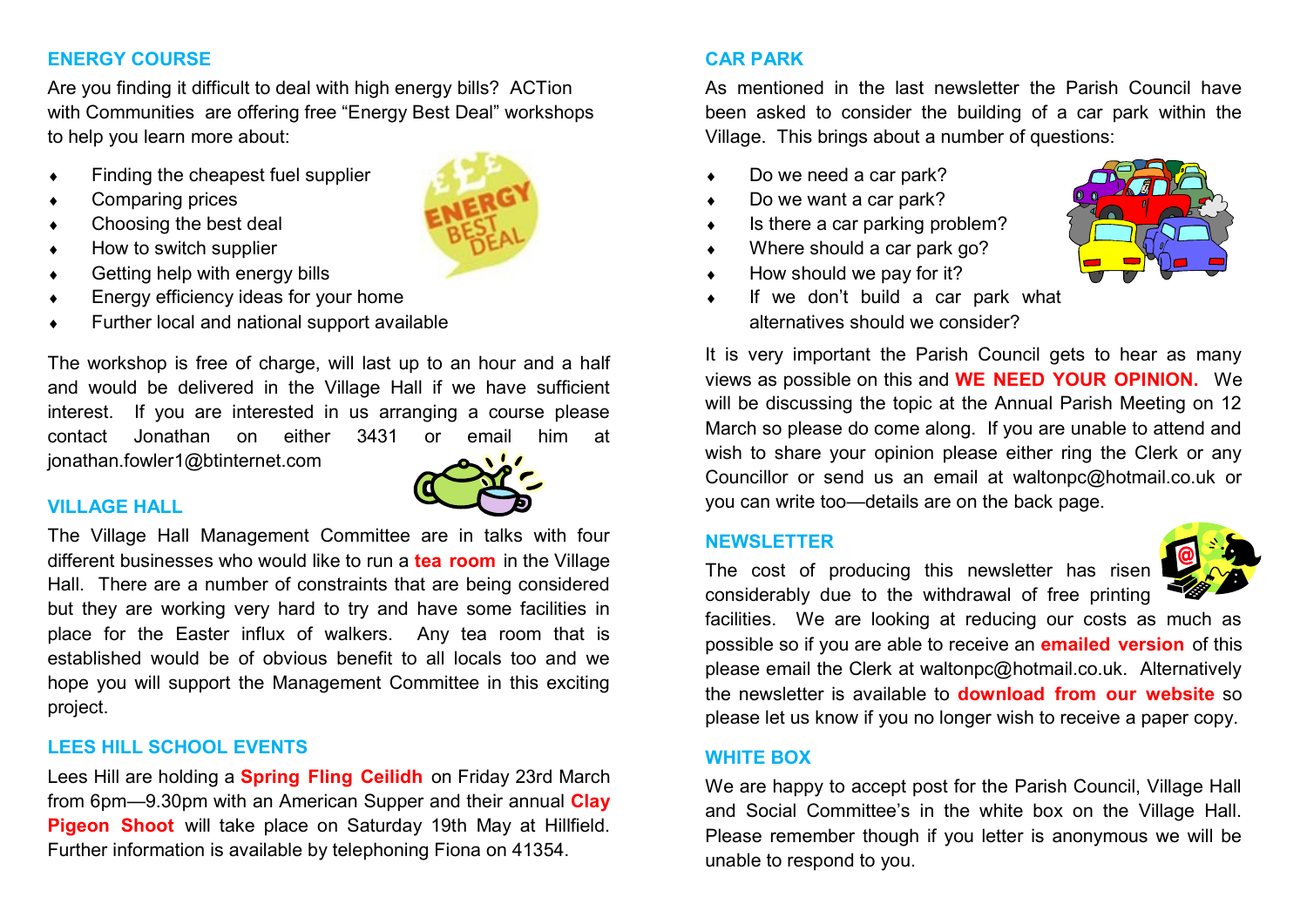#### **MAP BOARD**

The visual display board is due to be in place opposite the Centurion by the time you receive this newsletter. If you haven't already please do take the time to read the board which you will hopefully think has been worth the wait. We would not have been able to pay for this project without the support of Carlisle City Council, Carlisle Parish Councils Association and County Councillor Lawrence Fisher so we take this opportunity to send thanks to them.

#### **LAND REGISTRATION OF VILLAGE GREEN**

We are pleased (and relieved) to announce the registration with Land Registry of the Village Green is due for imminent completion. All objections have been successfully resolved and we are now waiting for Land Registry to produce a definitive map of Parish Council owned land. It is stressed again that this registration does not alter the status of the Village Green and all rights that existed before its registration continue to exist.

#### **ADVERTS**

We are able to accept **advertisements** in this newsletter at low cost—please contact the Clerk for further information.



Ian and Gill extend a very warm welcome to you and your pets. We are a small brand new Boarding Kennel and Cattery with 5\* accommodation and facilities, offering the highest standards of individual care and attention. Quiet, peaceful location and lots of countryside walks and activities.

We also have our own qualified Groomer and new Grooming Parlour on site.

You can visit our kennels anytime without an appointment during our opening hours and we will be more than happy to show you around.

#### **COMMUNITY LED PLAN**

As we said in the last newsletter, the time has now come for us to produce an updated new **Parish Plan**—or Community Led Plan (as they are now known). Much has been achieved from the last plan, most notably:

- A new Play Area
- A larger notice board
- Regular parish council newsletter
- Restoration of all old signposts
- Storyboard/footpath map of Parish
- Development of a Walton website

Some issues are on-going like the improved use of the reading room, village car park and public toilet Other priorities have unfortunately not been so easy to achieve, like the Youth Club or better bus services. Perhaps these are areas that you would like to look at in our reviewed plan?

Perhaps you have some thoughts as to new areas that the Parish need to focus on? What do you like about our parish? What needs improved? What really annoys you? What more do you want from your Parish Council?

We will be involving every household in the Parish—this may be by means of a questionnaire or by holding focus group meetings to enable you to have your say—but we do need volunteers to help put this review together. Please come along to the Annual Parish Meeting where we will discuss this or contact Sarah (2769) or John (42122) if you are able to help us with this important task!

#### **QUEENS DIAMOND JUBILEE**

Information about the great plans to celebrate the Queens Diamond Jubilee in the Parish on Saturday 2nd June is enclosed and more will follow nearer the time. **Tickets are on sale now from Moira on 3483 for the evening entertainment.**